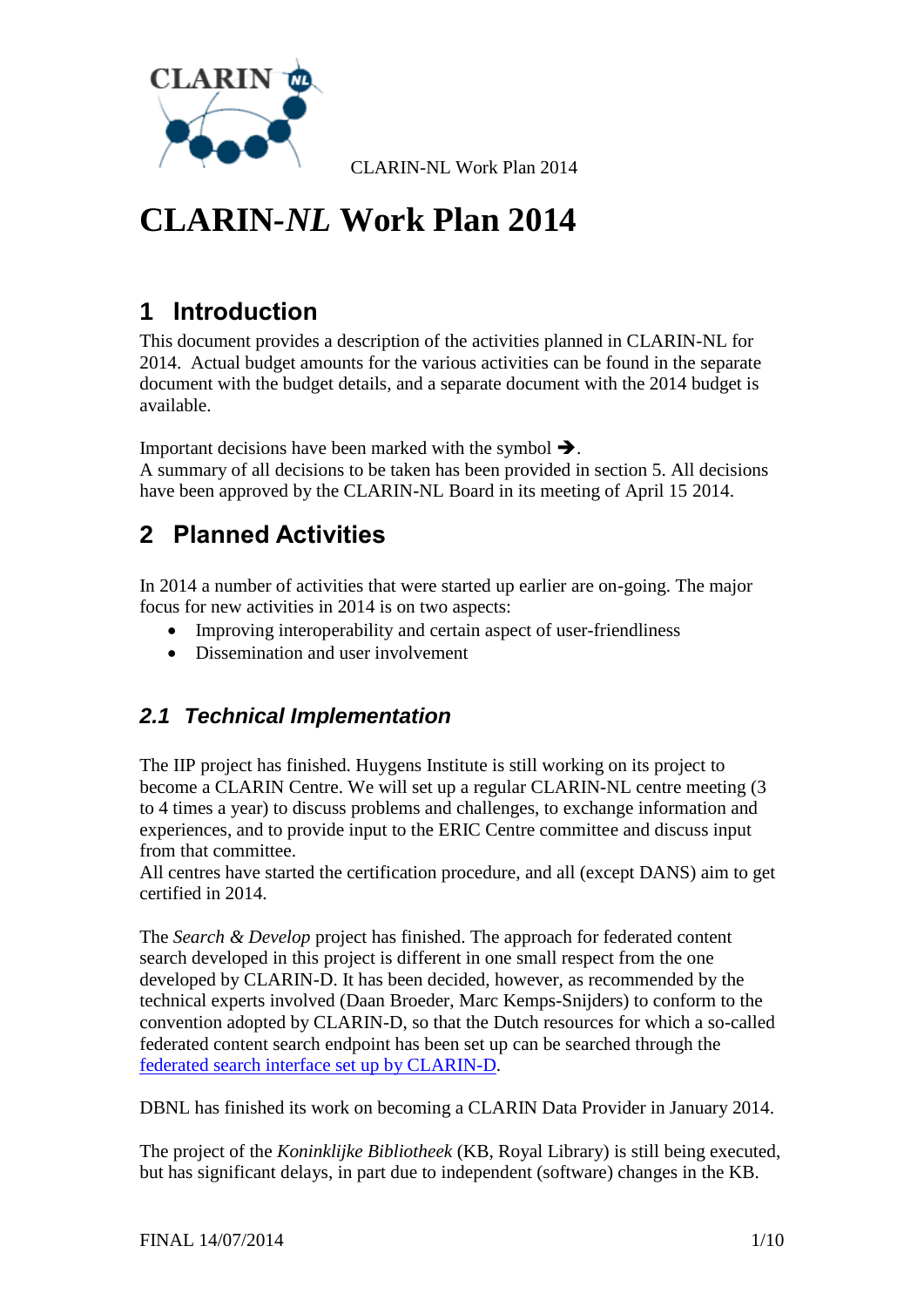

The project for metadata for tools (MD4T) has yielded an initial profile and partial resource descriptions for 5 tools.  $\rightarrow$  In 2014 we will extend the profile and apply it to all software developed in CLARIN-NL so that resource descriptions for all tools and services developed in CLARIN-NL will become available and visible via the [Virtual](http://www.clarin.eu/vlo)  [Language Observatory.](http://www.clarin.eu/vlo)

The Linked Open Data initiative is rapidly gaining popularity. For this reason, it is desirable if the CMDI Metadata that CLARIN provides can also be represented as Linked Open Data.  $\rightarrow$  A project to achieve this will be carried out in 2014.

The CLAPOP project is working on the CLARIN-NL portal, and aims to have a first version running and with content in May 2014. This portal will provide an integrated entry point to the CLARIN infrastructure, with a focus on the contributions by CLARIN-NL. It is being developed in close cooperation with the European CLARIN portal, which is currently also being developed, to ensure complementarity. Less money was needed for the portal than originally planned, and  $\rightarrow$  CLAPOP's budget has been reduced

 $\rightarrow$  The support for [CLAM](http://proycon.github.io/clam/) (software to facilitate turning existing tools into RESTful web services) and [FoLiA](http://proycon.github.io/folia/) (proposed standard format for linguistically annotated corpora) is continued in 2014, and actually extended in order to extend CLAM with authentication facilities for web services.

The CLAVAS project has yielded software for unified access to vocabularies, and an editor to maintain vocabularies.  $\rightarrow$  We will use this software to manage some vocabularies used in the metadata and in annotations of resources.

Money had already been reserved in 2013 for a project on harmonizing all (separately and independently created) metadata records. By the end of 2013, a candidate to carry out this project was found, and the project will start by January 1, 2014. A detailed work description is available separately.

Certain tools and services have ad-hoc login procedures rather than federated login, as required by CLARIN. In part, this is due to the fact that these tools have been developed before federated login was implemented by the CLARIN centres.  $\rightarrow$  We have reserved some money to change the ad-hoc logins into CLARIN-compatible federated login. (This concerns Gabmap, BILAND/WAHSP, perhaps PILNAR)

An analysis of the interoperability of the developed functionality has shown that significant improvements of interoperability are needed. The analysis of certain aspects of user-friendliness showed that most tools and services should allow a larger array of file types as input. This can be achieved by more systematically deploying developed converters and wrappers, and by developing some new converters and wrappers.  $\rightarrow$  A project dedicated to these converters and wrappers will be carried out in 2014.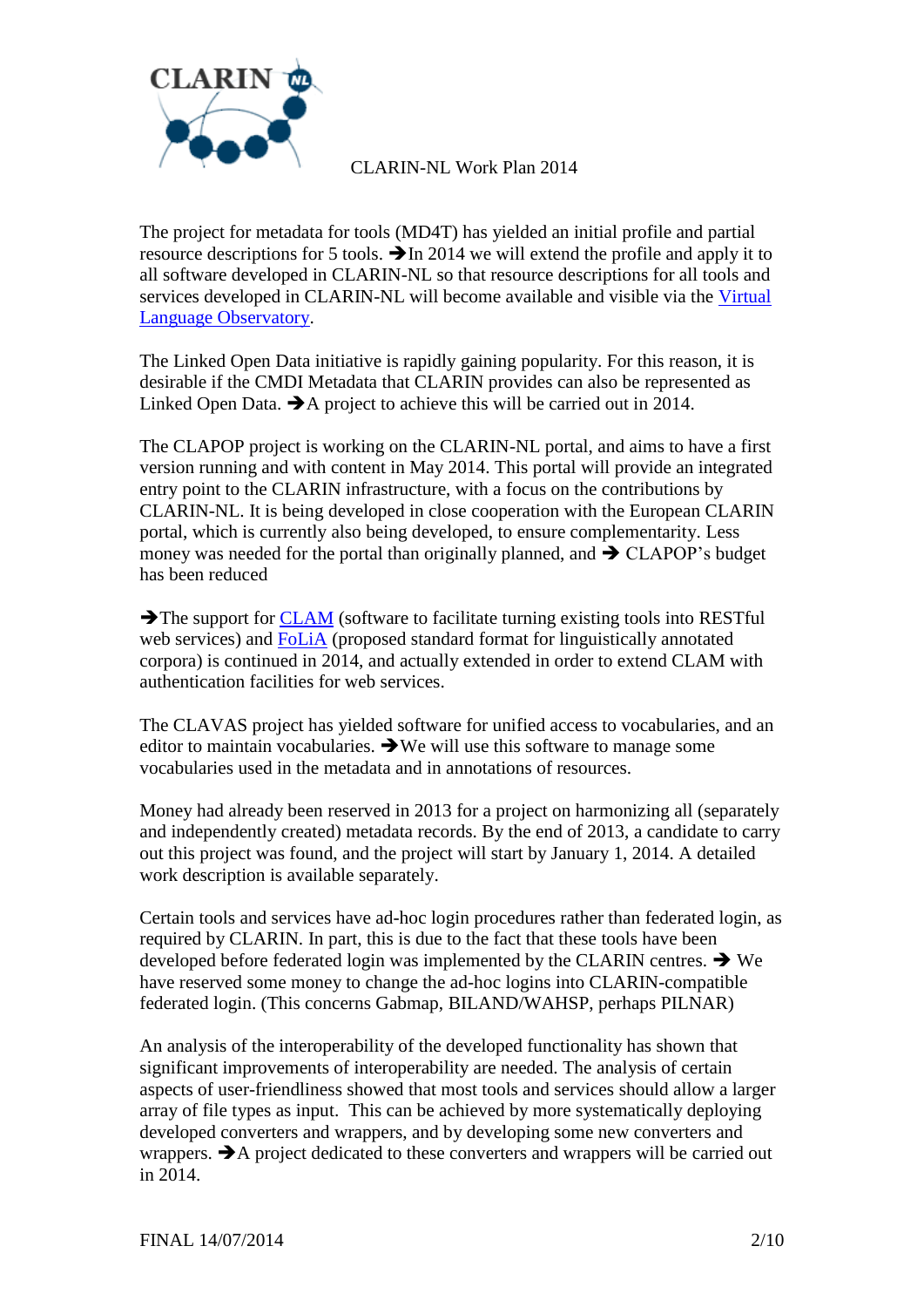

The analysis of certain aspects of user-friendliness also showed that in particular the TTNWW software requires significant improvements in this respect. In addition, tools and services should always allow metadata as input and automatically generate metadata for its output. Almost none of the tools and services currently do this. We aim to experiment with doing this for the TTNWW services.  $\rightarrow$  A project to improve the TTNWW functionality in this respect is planned for 2014.

 $\rightarrow$  We aim to further extend the interoperability of specific services by integrating

- TTNWW PoS tagging and INL/OpenSONAR Corpus Search
- TTNWW/Parsing and the LASSY grammatical relation search application
- Searching in OpenSONAR combined with Cornetto for filtering search results on the basis of semantic properties

We are currently investigating which of these interoperability activities are technically, logistically, and financially feasible.

For more details on these aspects, we refer to the documents

- *CLARIN-NL Interoperability Usability Overview*, file: CLARIN-NL Interoperability Usability Overview 2014-02-26.pdf
- *Gebruikersvriendelijkheid en interoperabiliteit*, file Gebruikersvriendelijkheid en interoperabiliteit 2014-02-27.pdf
- *Integratieproject - enkele voorstellen*, file: Integratieproject enkele voorstellen 2014-04-02.pdf

### <span id="page-2-1"></span>*2.2 Data Conversion and Creation*

Covered in section [2.3](#page-2-0)

### <span id="page-2-0"></span>*2.3 Tools and Services*

This item also includes *Data Conversion and Creation* (section [2.2\)](#page-2-1) and *User Needs and Usage Cases* (section [2.4\)](#page-3-0)

#### **Calls**

All projects from Calls 1 and 2 have been formally closed.

All projects from Call 3, as well as the CKCC project and the MinDisc project, have finished in 2013 but some are not formally closed yet. The goal is to formally close all these projects ultimately by May 2014.

All projects from Call 4 and LAISEANG have started up and most will end mid-2014.

No new calls will be set up in 2014 or 2015.

#### **Other Projects**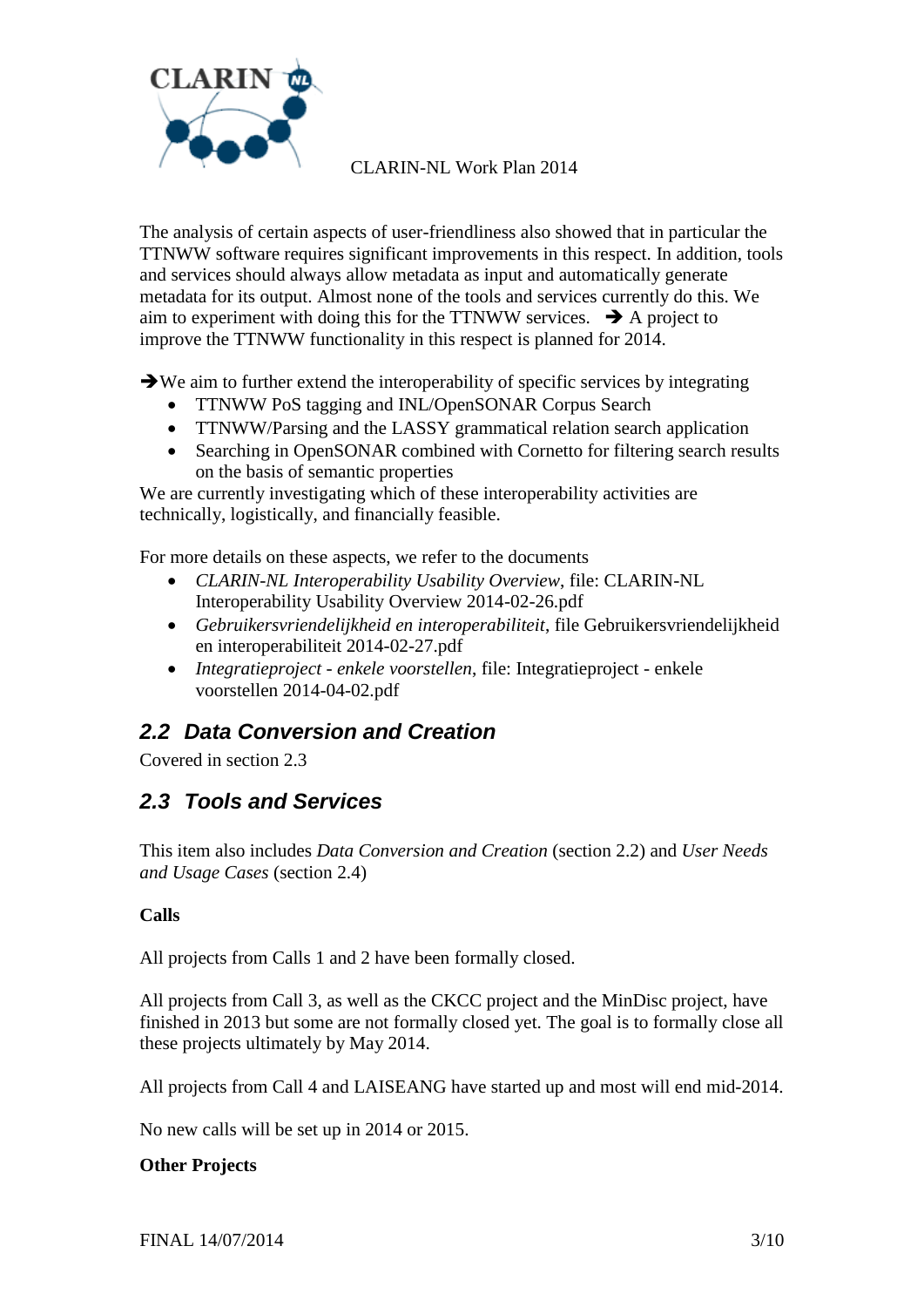

#### **Cooperation between Netherlands and Flanders**

This overall project has effectively finished. Its major subproject TTNWW has finished, though it still has to be formally closed.

#### **ISOCAT Coordinator**

We target to extend the position of the ISOCAT coordinator for the whole of 2014 (current contract runs until April 1, 2014), but there are problems with continuing the contract with Ineke Schuurman, for which we are currently searching a solution.

#### **UBs as data providers**

The experiences with UBU were very positive: they made their digital data available in a CLARIN-compatible manner in a cheap and short-term project. The KB project, however, is continuously delayed. We will not start up any new projects but first await the results of the KB (which may cover much of the university library data anyway)

### <span id="page-3-0"></span>*2.4 User Needs and Usage Cases*

Covered in section [2.3](#page-2-0)

### *2.5 Advanced LT Services*

No plans for this or covered in section [2.3](#page-2-0)

### *2.6 Centres of Expertise*

The virtual Centre of Expertise on the curation of data (DCS), led by the Radboud University of Nijmegen has ended its activities in 2013. After 2013, no more funds are available from CLARIN-NL to continue this activity,  $\rightarrow$  though a small amount has been reserved to ensure that knowledge and expertise of the DCS is properly documented.

In 2012 it has been decided to support the *NWO-Groot* project *Nederlab* from CLARIN-NL with 150k euro. The EB considers this as a virtual centre in the area of data and software for research on language and culture through time. Nederlab has focused on a demonstrator for CLARIAH-SEED in 2013, but will have to make its contribution for CLARIN-NL in 2014. A plan for this is expected Mid April 2014.

### *2.7 Education and Awareness*

An overview is given of the various activities for stimulating education, training, and awareness to be carried out in 2014.

A lot of data, tools and services have been made available via CLARIN-NL. The portal will become available in 2014, and the temporary stand-in page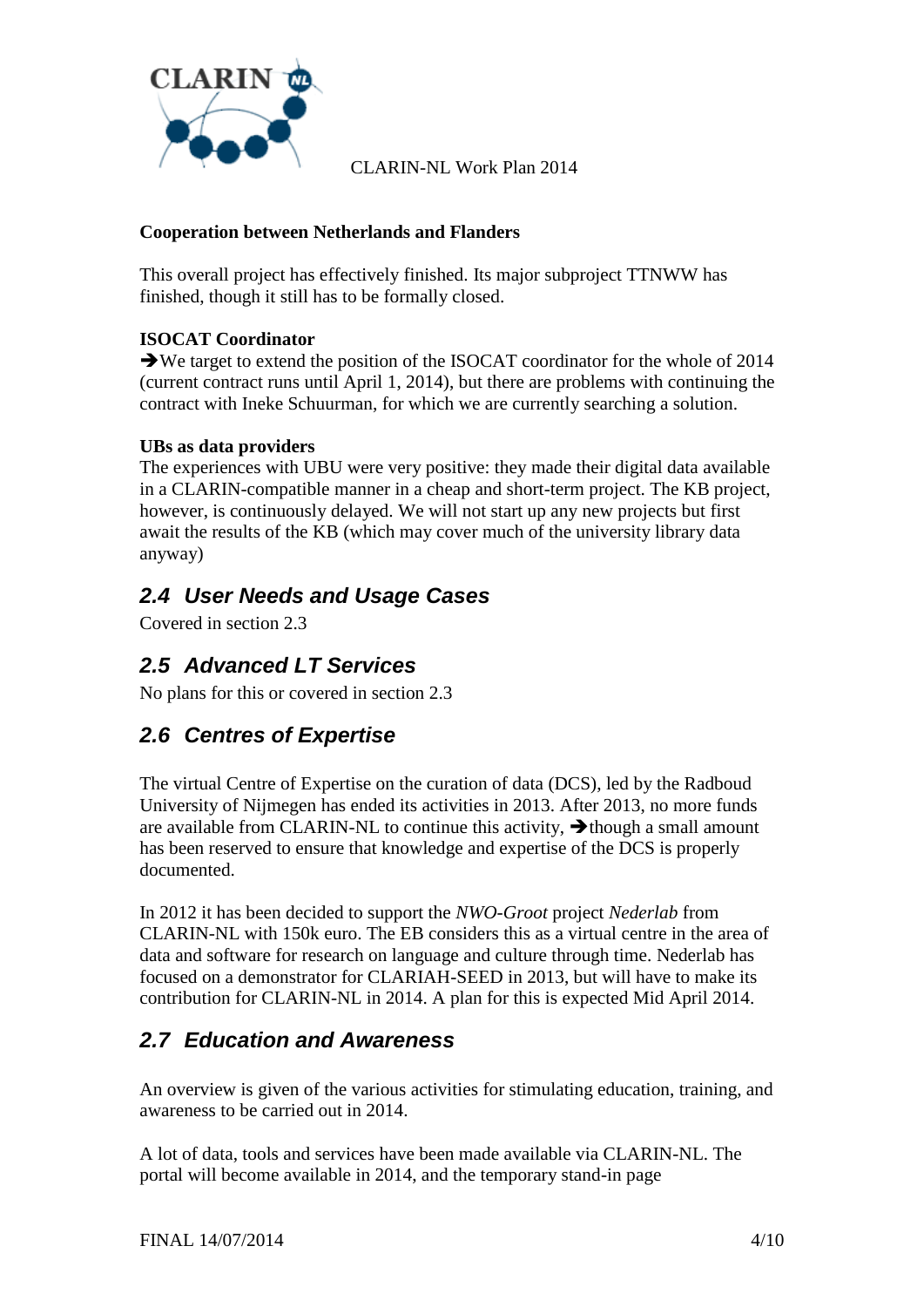

[\(http://www.clarin.nl/node/404](http://www.clarin.nl/node/404) ) has been available since September 2013. It is important that potential users are made aware of this and start using all these data, tools and services. Specific activities will be set up in 2014 for this purpose. More specifically we aim to

- Hold lectures explaining CLARIN, the CLARIN-NL results, and specific data, tools or services CLARIN offers, to various CLARIN target user groups (linguists, historians, literary scholars, etc.)
- Record some of these lectures so that they are permanently available on the web. One already exists, see [http://www.clarin.nl/node/1978.](http://www.clarin.nl/node/1978)  $\rightarrow$  Some budget has been reserved for covering any costs.
- Hold courses at seasonal schools, inter alia at the LOT 2014 summer school and the 2015 winter school
- Ensure presence and visibility of CLARIN at various conferences, workshops etc. of our target user group

#### **Conferences and workshops to be visited**

We aim to visit relevant conferences, workshops, and other events, and make submissions to them where appropriate.

- [THATCamp DH 2014,](http://www.clarin.nl/node/1946) 14-15 jan 2014, Den Haag
- CLIN 2014, Leiden, 17 Jan 2014 (sponsor, stand)
- Various local researcher meetings (e.g. UiL-OTS Uilendag, UiL-OTS Syntax Interface meetings, ELITU, and similar events at other universities)
- Mining Digital Repositories Workshop, Den Haag, 10-11 April 2014
- LREC 2014, Reykjavik (May 28-30, 2014)
- NWO Bessensap, June 6, 2014 (Media Plaza, Utrecht)
- DH Benelux 2014, 12-13 June 2014, Den Haag
- CLARIN Annual meeting, Soesterberg, Oct 2014
- $\bullet$  TIN 2015
- Others to be determined during 2014.

#### **Events organized by CLARIN-NL**

The EB aims to organize several events itself or with others, inter alia:

| <b>From</b> | T <sub>0</sub> | <b>Description</b>      | <b>City</b>  | <b>Ctry</b> | Who |
|-------------|----------------|-------------------------|--------------|-------------|-----|
| Sep 2014    |                | <b>CLARIN-NL Call 4</b> | Utrecht      | NL          | EB  |
|             |                | Meeting                 |              |             |     |
| 4 March     |                | Metadata Tutorial       | Utrecht   NL |             | DB  |
| 2014        |                |                         |              |             |     |
| June        |                | <b>ISOCAT Workshop</b>  | Utrecht   NL |             | IS  |
| 2014        |                |                         |              |             |     |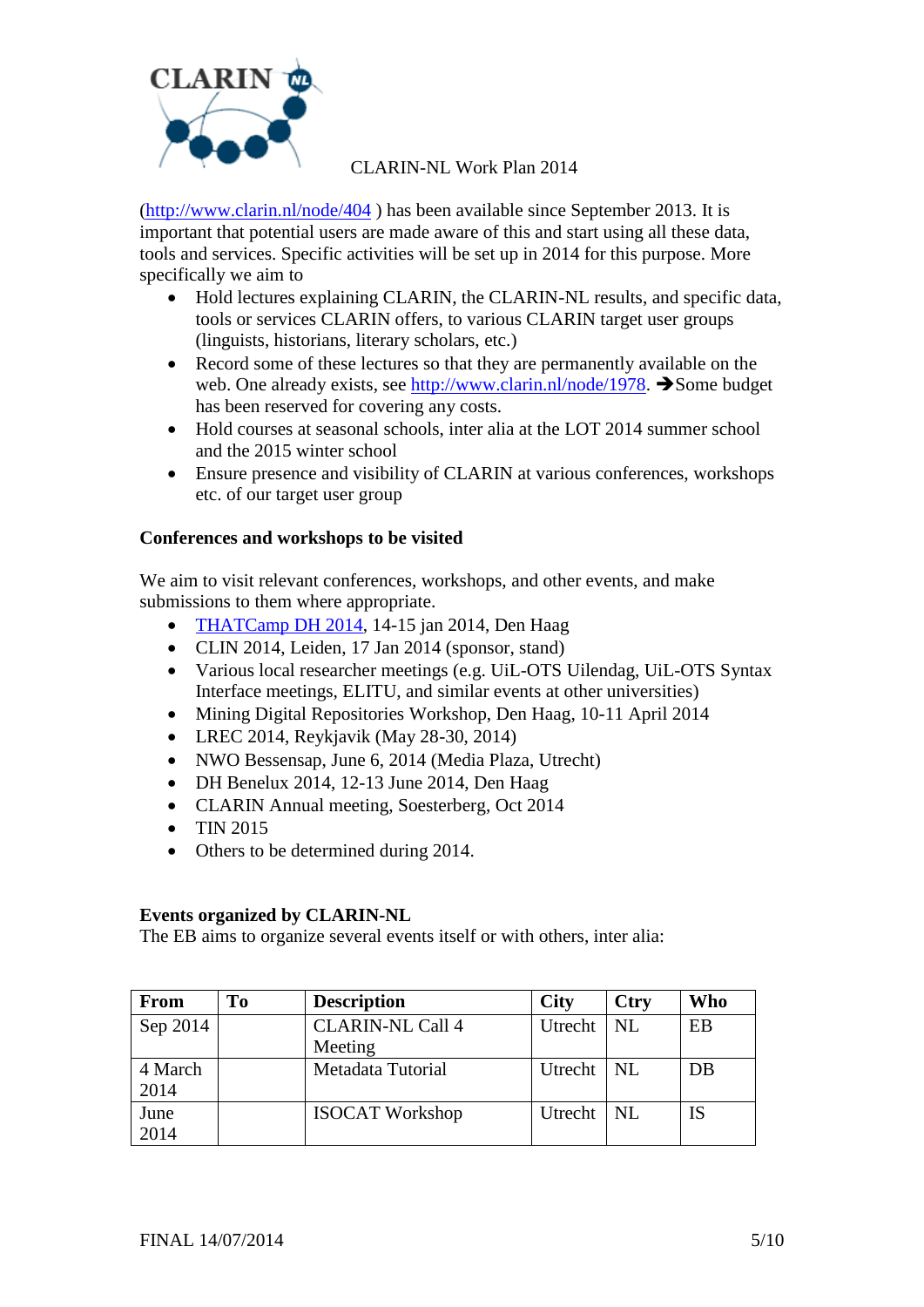

#### **Meetings**

The EB will organize and/or attend meetings with relevant individuals and organizations. These will surely include

- Meetings with subprojects
- Meetings with CLARIN Centres, and with CLARIN Data Providers
- Meetings with related projects such as Taalportaal, Nederlab, CLARIAH seed money project, etc.
- Meetings with funders
- Meetings with the KNAW, esp., the eHumanities programme
- Meetings with the NL eScience Centre and other technical infrastructure providers (SARA, SURF)
- Monthly National Coordinator Forum (NCF) meetings (usually virtual)
- CLARIN ERIC GA Meeting, Tübingen Nov 2014

#### **Support for other events**

CLARIN-NL will continue to support events organized by others that are relevant for infrastructures, digital Humanities, eHumanities. Some relevant events are CLIN 2014 (Leiden, 17 Jan. 2014), a workshop dedicated to audio-visual data (organized by Rene van Horik), and workshops organized by CLARIN-NL subprojects.

#### **Support for travel of Dutch researchers to CLARIN-related events**

CLARIN-NL will continue its support of Dutch researchers to attend CLARIN-related events.

#### **CLARIN- NL Newsflashes**

CLARIN- NL aims to issue at least 6 Newsflashes in 2014.

#### **CLARIN ERIC Newsflashes**

It is likely that a CLARIN ERIC newsflash will start to appear in 2014, and CLARIN-NL will contribute to these (at least twice).

#### **CLARIN ERIC Newsletter**

It is likely that a CLARIN ERIC newsletter will start to appear in 2014, and CLARIN-NL will contribute to these (at least twice).

#### **eData & Research**

CLARIN-NL has discontinued its membership of the eData & Research Magazine as of 2014. CLARIAH-SEED has joined, so some visibility of CLARIN will very likely be achieved.

#### **Other Publications**

The programme director has been invited to be the guest editor of a *Lingua* special issue on linguistic research in the CLARIN infrastructure. The proposal for this special issue has been accepted by the Lingua editorial board. Submissions are due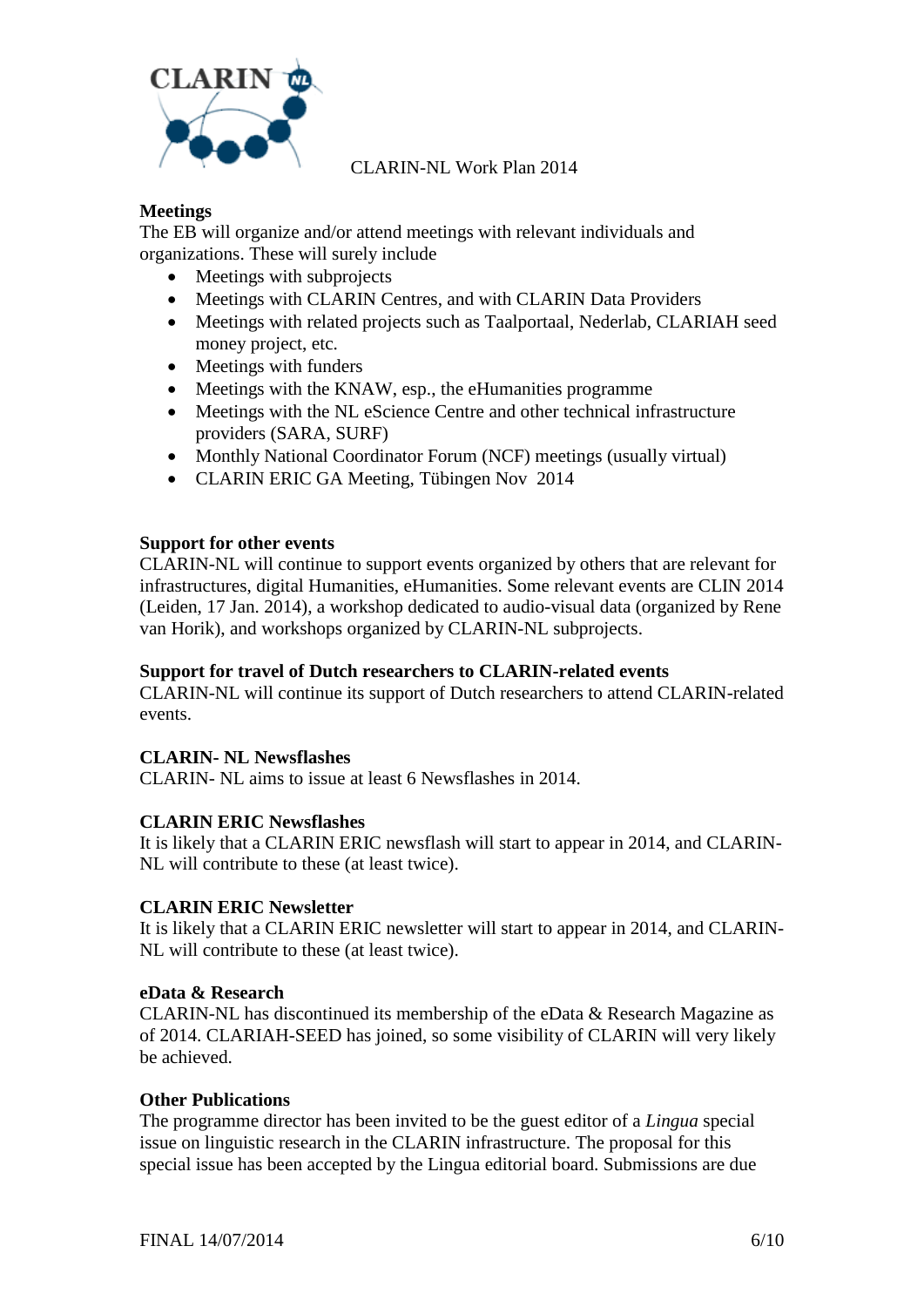

April  $30<sup>th</sup>$ , 2014, after which a reviewing procedure starts. It is planned to have the papers ready for publication in 2014. In 2013, money was already reserved to make this special issue an Open Access journal issue and we will attempt to obtain additional funding for this from NWO and from sources in other countries from which researchers contribute.

The EB will work on getting publications in the *Historisch Nieuwsblad*, *Nederlandse Letterkunde*, NWO-related magazines (*Geestesoog*, *Hypothese*), etc. to reach the humanities researchers.

#### **Movies and Screen Captures**

Subprojects have been encouraged to make screen captures to illustrate the functionality of their applications and services.

It was already decided in 2013 to make 3 new movies for the subprojects CKCC, PILNAR and Polimedia. The [CKCC movie](http://www.youtube.com/watch?v=Sl0Ig7SCOcc) already exists, the others are expected Mid 2014.

#### **App**

It will be investigated whether making an app for smart phones and tablets is useful from a PR perspective, and whether it is technically and financially feasible.  $\rightarrow$  Some budget is reserved for this investigation and for the development of such an app.

#### **Website**

The website is running well, and no big changes are planned. The CLARIN-NL portal will use the CMS that is also used by the web site.

#### **NWO and CLARIN-compatible resources**

The EB has addressed the issue of NWO requiring language-related resources resulting from research projects to be CLARIN-compatible since 2012, and will work on an update for documents on this in 2014 (together with DANS).

#### **Outreach to running research projects**

The EB will approach running and starting research projects to create awareness of CLARIN-NL and CLARIN-compatibility of data and tools.

#### **Education**

Tutorials will be held on various infrastructural topics, e.g. on ISOCAT and CMDI metadata. The EB also aims to visit researchers in existing research projects (outside of CLARIN-NL) to point out the benefits of CLARIN-NL and stimulate and assist the researchers to work in a CLARIN-compatible way.

The pre-study to inventory opportunities for educational opportunities on the basis of the various CLARIN-subprojects has been finished, and educational modules for selected functionality in CLARIN is currently being implemented.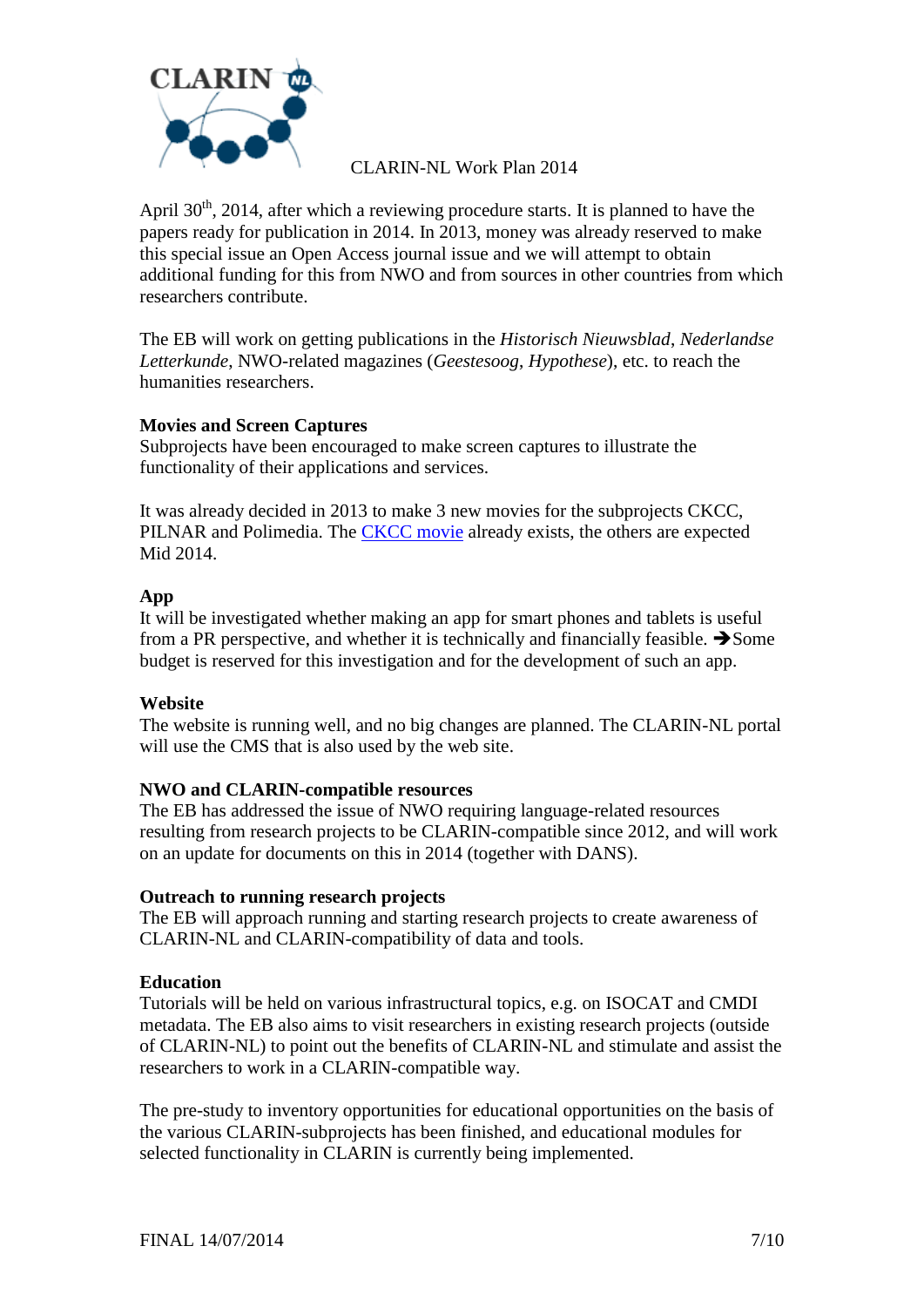

Courses will be organized at seasonal schools such as the LOT 2014 summer school and the 2015 winter school. Opportunities for seasonal schools of other research schools are being investigated.  $\rightarrow$  A small amount of money has been reserved for courses at these seasonal schools

#### **Helpdesk**

The HelpDesk will continue to run as it has done in 2013. It will be managed by JO and DB.

#### **Final Event**

The EB had reserved 30k euro (already in 2013) for a final event to finish the CLARIN-NL project with. This event will very likely be held at the end of 2014 or the beginning of 2015.

### *2.8 National Coordination Point*

The national coordination point continues to operate as before.

It is expected that the amount of work for the National Coordination Point will be reduced in 2014 (no new calls anymore, most money allocated, etc.). For this reason, and because of budgetary constraints, the board approved (in 2013) reducing the effort of the programme director from 1.0FTE to 0.8 FTE as of 2014, and to reduce the effort for the project secretary from 0.5FTE to 0.3FTE as of 2014.

**EB** The EB has remained unchanged. For the reasons described above, the board approved reducing the effort of the EB for each member (except the programme director) from 0.2 FTE to 0.1 FTE as of 2014.

**NAP** There were no changes in the composition of the NAP in 2013. One NAP meeting is planned for 2014.

**IAP** The International Advisory Panel consists of 10 members. No IAP meetings are planned in 2014, though the IAP members will be invited for the final CLARIN-NL event.  $\rightarrow$  The budget for travel and subsistence for governance will be increased to enable the IAP members to attend the Final Event

### *2.9 EU-Line*

The budget for this item will be spent on membership fees the Netherlands is obliged to the CLARIN ERIC as its host, to cover membership for a period of five years, as explicitly agreed upon between the CLARIN-NL board, OCW, and NWO. In 2014 the third part of the fees will have to be paid.

## **3 2014 Budget**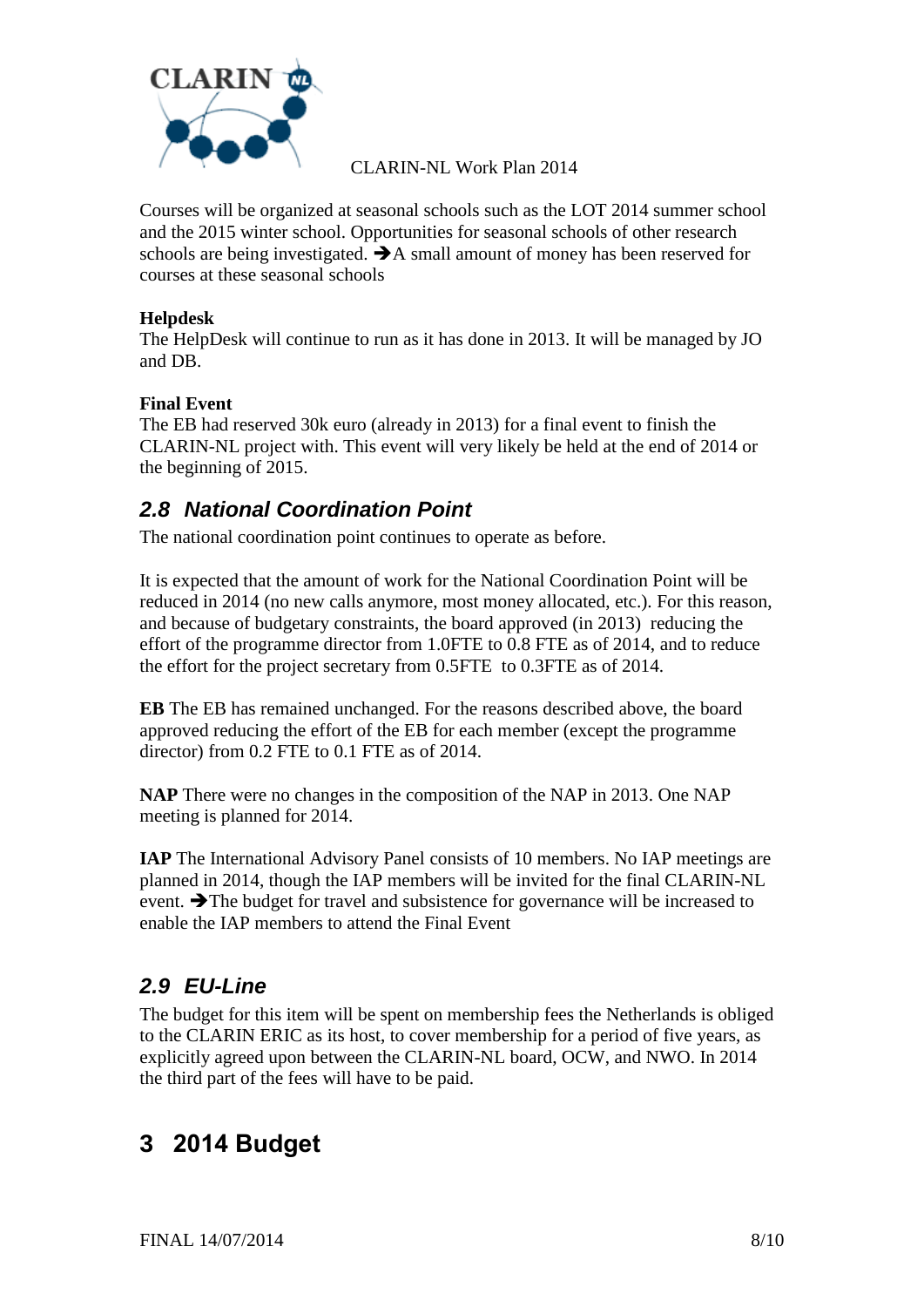

The CLARIN-NL budget for 2014 can be found in the document *CLARIN-NL 2014 Budget*.

# **4 Other Activities**

As a response to the invitation of the *Commissie voor de update van de Nationale Roadmap voor Grootschalige Onderzoeksfaciliteiten* (Committee for the update of the National Roadmap for Large Scale Research Facilities), CLARIN-NL and the Dutch players in DARIAH have joined forces and formulated a new proposal for a large scale national infrastructural project called *Common Lab Research Infrastructure for the Arts and the Humanities (CLARIAH)*, uniting all humanities organizations in the Netherlands.

As a result of this, CLARIAH has been put on the roadmap, it has received 1 million euro *seed money*, and it has submitted a revised proposal. A decision on funding this revised proposal is expected in June 2014.

# <span id="page-8-0"></span>**5 Summary of Decisions**

- $\bullet\quad \blacktriangleright$  Metadata for Tools: In 2014 we will extend the profile and apply it to all software developed in CLARIN-NL.
- $\rightarrow$  A project to represent CMDI metadata as Linked Open Data (RDF triples) will be carried out in 2014
- The CLAPOP project budget has been reduced.
- The support for [CLAM](http://proycon.github.io/clam/) (software to facilitate turning existing tools into RESTful web services) and [FoLiA](http://proycon.github.io/folia/) (proposed standard format for linguistically annotated corpora) is continued in 2014, and actually extended in order to extend CLAM with authentication facilities for web services.
- $\bullet\quad \rightarrow \text{We will use the CLAVAS software to manage some vocabularies used in}$ the metadata and in annotations of resources.
- $\rightarrow$  We have reserved some money to change the ad-hoc logins into CLARINcompatible federated login. (This concerns Gabmap, BILAND/WAHSP, perhaps PILNAR).
- $\rightarrow$  A project dedicated to converters and wrappers for improving interoperability will be carried out in 2014.
- $\rightarrow$  A project to improve the TTNWW functionality (support for more input formats, for multiple files; for generating metadata) is planned for 2014.
- $\rightarrow$  The interoperability of specific services is extended by integrating
	- o TTNWW PoS tagging and INL/OpenSONAR Corpus Search
	- o TTNWW/Parsing and the LASSY grammatical relation search application
	- o Searching in OpenSONAR combined with Cornetto for filtering search results on the basis of semantic properties